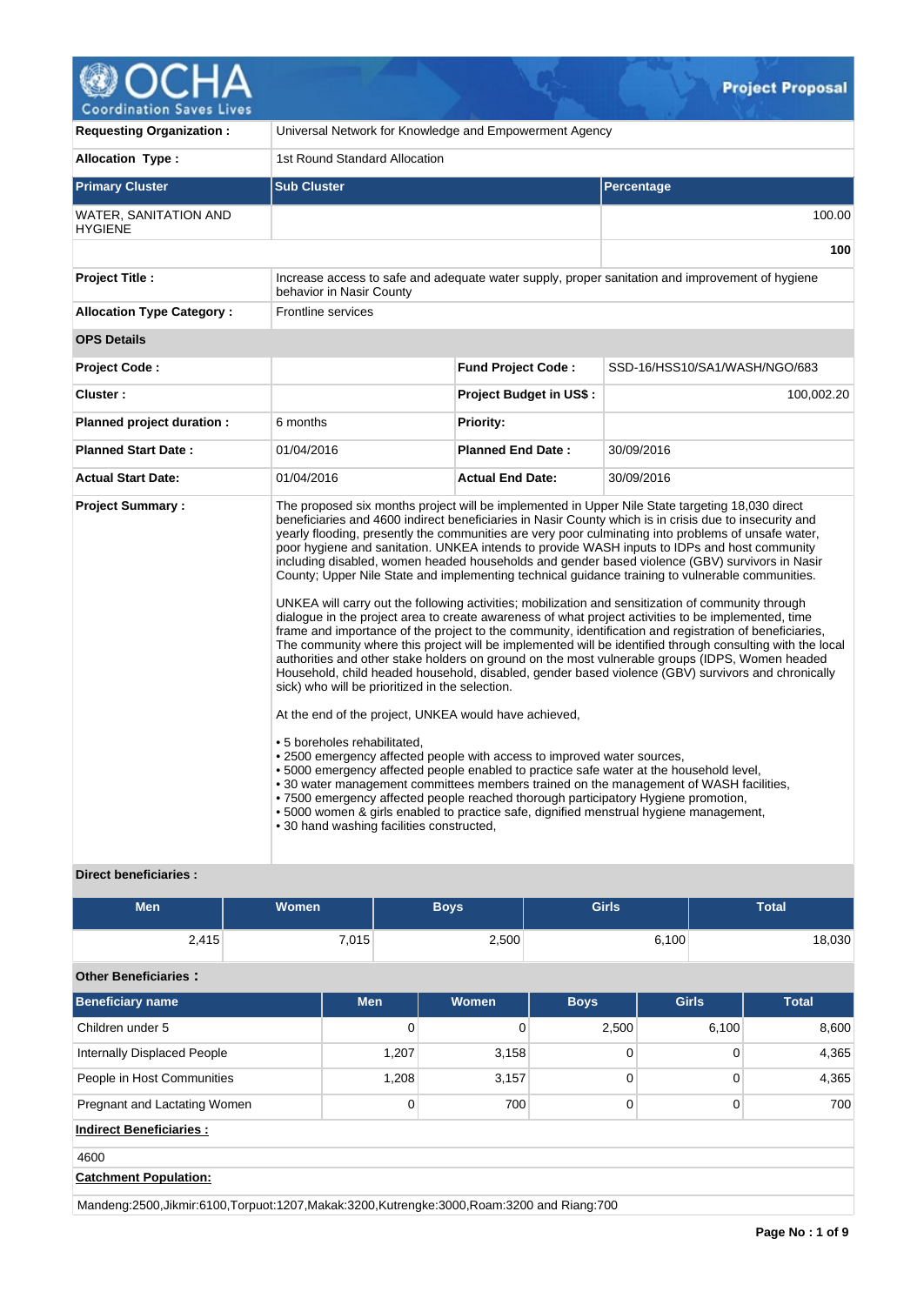## **Link with allocation strategy :**

To ensure sustainability and promote community ownership of WASH services to the community, UNKEA will use a community driven approach where beneficiaries will take lead in identifying locations for the WASH services. This will allow communities to identify safe spots within the target areas thus elimination the risk of installing WASH infrastructures in locations that communities consider unsafe for their well-being especially among women and girls who are prone to Gender Based Violence. The involvement of communities in identification of WASH services location will also ensure equitable distribution of resources thus eliminating the risk of one community feeling favored thus posing a risk of triggering conflict between the host communities and IDPs. UNKEA will also encourage community involvement in management of WASH resources by training community elected Water User Committee to manage drilled water points and use village based selected hygiene promoters to conduct household (HH) hygiene promotion. Cultural aspects will be considered during the selection of community based hygiene promoters by ensuring that female gender will be given first opportunity to be hygiene promoters so as to ensure women at HH level talk freely when being trained on the importance of upholding appropriate WASH practices. To eliminate the risk of duplicating activities and reduce the possibility of concentrating humanitarian assistance in one locality, UNKEA will work closely with other humanitarian partners, line ministries, local authorities and communities to ensure equitable distribution of resources within the targeted locations.

## **Sub-Grants to Implementing Partners :**

| <b>Partner Name</b> | <b>Partner Type</b> | <b>Budget in US\$</b> |
|---------------------|---------------------|-----------------------|
| <b>UNKEA</b>        | National NGO        | 100,000.00            |
|                     |                     | 100,000.00            |

# **Other funding secured for the same project (to date) :**

| <b>Other Funding Source</b> | <b>Other Funding Amount</b> |
|-----------------------------|-----------------------------|
|                             |                             |

### **Organization focal point :**

| <b>Name</b>      | <b>Title</b>       | Email                      | <b>IPhone</b>  |
|------------------|--------------------|----------------------------|----------------|
| Simon Bhan Chuol | Executive Director | unkea.southsudan@gmail.com | +8821655540654 |
| David Dak Deng   | Finance Manager    | daviddakdeng@gmail.com     | +211921215242  |
|                  |                    |                            |                |

#### **BACKGROUND**

## **1. Humanitarian context analysis**

Upper Nile State has been the scene of violence in the ongoing conflict in South Sudan. Malakal, the state capital, has changed hands a couple of times resulting in displacements. Various reports show that a significant proportion of the predominant Nuer population has been reportedly displaced to Nasir county. IDPs have been received with unconfirmed initial projections of 131,252 people reported by RRC. An RRC led registration from 15 to 20 January, 2014 reported 15,086 displaced in Ketbek, Guanye and HiKuanylual Thun in Nasir town. Indications show that the IDPs were absorbed by the host households. Concerns have been running high that the reported high influx of IDPs could potentially trigger disease outbreaks like malaria, typhoid fever, bacterial conjunctivitis and acute watery diarrhea. About 70% of the households don't have latrines. Open bush defecation is the major methods of human waste disposal practices. In addition, household basic sanitation practices such as designated waste collection pit, hand washing after visiting latrine, safe preparation and storage of food and water are some of the bottlenecks. Access to and use of latrines for human excreta disposal has been the major community health risk factor.

About 75% of the households do not have access to chlorine tablets for treating water before consumption. An estimated 75% of the households especially in these payams walk for more than 1 km to access water and the most disadvantage to this situation are women and girls as they are people who are fetching water for the family. The long dry season between December and May is the major catalyst where most populations move over long distance in search for water, food and pasture. During such movement, a chain reaction of communal attacks and cattle raids are common phenomena. About most the boreholes in some parts of the county are non functional and requires urgent repairs and maintenance. Community members do not have adequate training on safe water management. So far, there have been few number of pump mechanics trained at these communities to maintain the existing number of boreholes.

## **2. Needs assessment**

Nasir county like many parts of South Sudan is faced with many water hygiene and sanitation challenges. Access to safe clean water is scarce. The community mostly relies on water from the Sobaat river which they mostly drink without treating. Most of the households in Mandeng are very poor that they cannot afford soap, and women cannot afford menstrual sanitary pads from the market. This has affected some school children with days off during their periods. Open defecation is still a common practice in the county, partly due to inadequate latrines in the county and bad traditional practices promoting open defecation. In a visit to Mandeng in December 2015, and after a focused group discussion with women, most of the women seem to know that it is important to use the pit latrine for social reasons, but little knowledge of the environmental hazards caused due to open defecation. Although the people in the town have gained knowledge through previous hygiene promotion sessions, majority in the rural areas still have little knowledge.

#### **3. Description Of Beneficiaries**

The beneficiaries will be IDPS and host community in Nasir county of Upper Nile state; it will be a gender sensitive project and will benefit men and women, boys and girls. Vulnerable communities will be given a special focus that is children under five years, women and the elderly people with disabilities. Total direct, Beneficiaries =  $18,030$  Women = 7,015, Girls =6,100, Boys = 2,500, Men = 2415

#### **4. Grant Request Justification**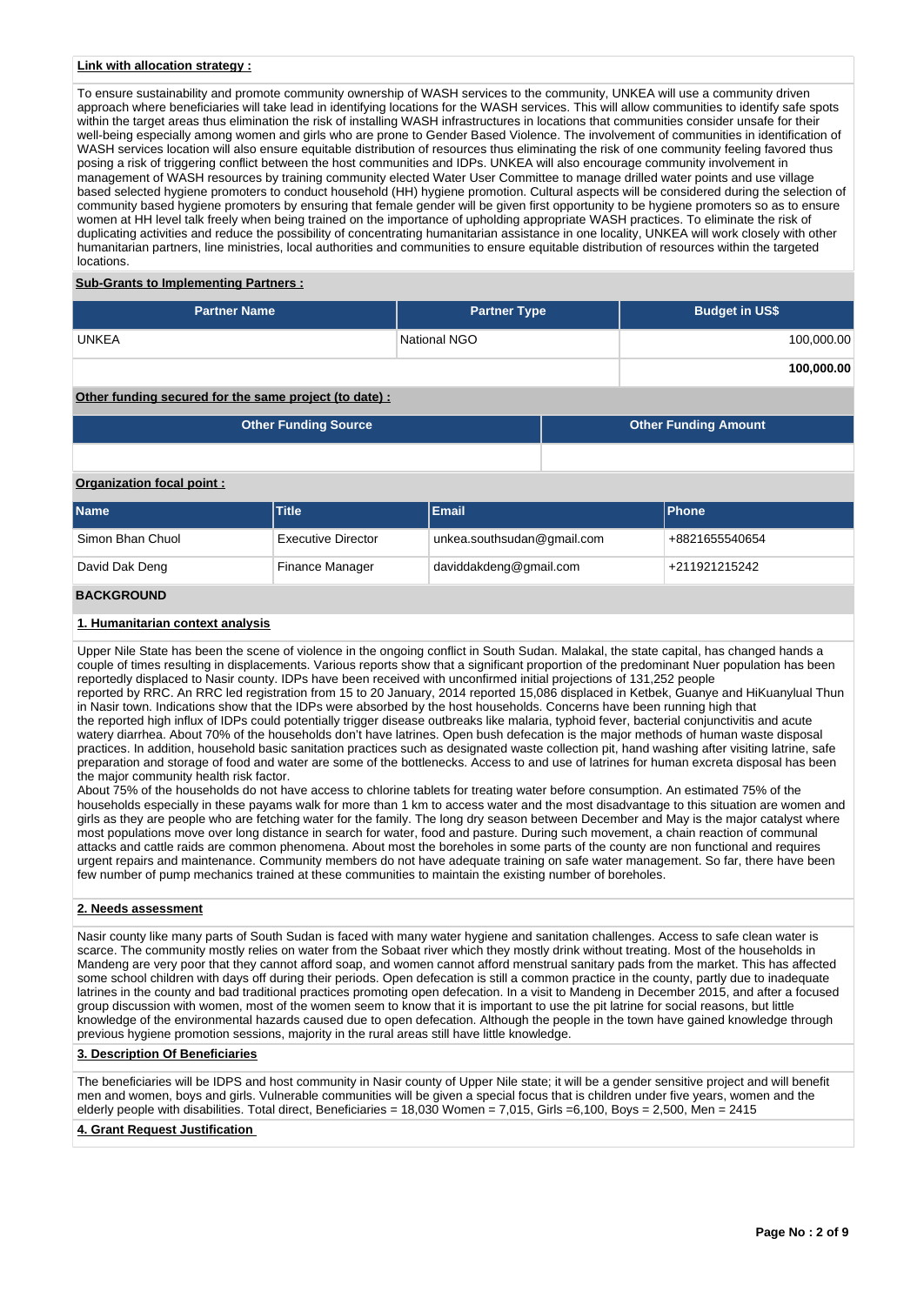This funding is requested to support UNKEA's accelerated response initiative (ARI) to provide clean and safe water as well as basic sanitation facilities to vulnerable IDPs, returnees and host communities in Nasir County of Upper Nile State. This will result to significant reduction in morbidity and mortality associated with water born and water wash diseases such as acute water diarrhea, Hepatitis, Typhoid and conjunctivitis. Specifically, this fund will benefit 18,030 beneficiaries inclusive of gender women & men, boys & girls in Nasir county. The funding will support repairs of boreholes and hygiene promotion. On the other hand, building the capacity of the local community to manage their own water and sanitation facilities would be a significant landmark for sustainability. This project will supply the water purification tablets and distribution of hygiene kits to the target populations.The use of water purification tabs is a short term intervention during the rainy season,water purification tabs are cheaper and available in the market.long term household water treatment methods like boiling will be encouraged.With 14 years working experience in Upper Nile State and South Sudan at large with its headquarters in Nasir County, UNKEA has a strong community's support and acceptability making its programs cost effective and sustainable through working with community volunteers. UNKEA has viable working relationship with its government, NGOs and donor partners. As a lead agency, UNKEA is the principle recipient of the emergency fund from the ACT alliance for procurement and supply of NFIs for IDPs and returnees in Upper Nile State.

# **5. Complementarity**

This project will support ongoing activities supported by the previous project that ended on the 31 December 2015.It will also complement community led initiatives to promote hygiene and good sanitation practices among the community.It will prepare government and community to build on long term plans for sustainable water hygiene and sanitation projects in Nasir county.

# **LOGICAL FRAMEWORK**

#### **Overall project objective**

To increase access to clean and safe water, access to sanitation and improve hygiene to vulnerable IDPs, returnees and host communities in Nasir County

# **WATER, SANITATION AND HYGIENE**

| <b>Cluster objectives</b>                                                                                                                           | <b>Strategic Response Plan (SRP) objectives</b>                                                                   | <b>Percentage of activities</b> |
|-----------------------------------------------------------------------------------------------------------------------------------------------------|-------------------------------------------------------------------------------------------------------------------|---------------------------------|
| CO1: Affected populations have timely<br>access to safe and sufficient quantity of<br>water for drinking, domestic use and hygiene<br>(SPHERE)      | HRP 2016 SO1: Save lives and alleviate<br>suffering through safe access to services and<br>resources with dignity | 70                              |
| CO3: Affected populations have knowledge<br>and appropriate behaviors to prevent and<br>mitigate WASH related diseases and practice<br>good hygiene | HRP 2016 SO2: Ensure communities are<br>protected, capable and prepared to cope with<br>significant threats       | 30                              |

**Contribution to Cluster/Sector Objectives :** Increasing the number of water points through the repair of broken ones would accelerate access to clean and safe water. In addition, sensitizing the communities on simple water purification and treatment would significantly reduce the morbidity and mortality associated with water born diseases

Construction of hand washing facilities in social places like markets, installation of water collection facilities in schools including robust grass root community mobilization and awareness campaigns on use of latrines, hand washing practices, safe food and water storage would contribute to increased access to clean water and basic sanitation facilities that would significantly reduce most wash born and water born diseases such as conjunctivitis, acute watery diarrhea and Typhoid fever

#### **Outcome 1**

Increased access to safe drinking water in Upper Nile state, Nasir county

#### **Output 1.1**

**Description**

Boreholes rehabilitated and repaired in order to increased the accessibility of safe and clean water

#### **Assumptions & Risks**

Funding secured, stable security, transport improved.

## **Activities**

#### **Activity 1.1.1**

Rehabilitation and repair of boreholes in Nasir county,Upper Nile state (Target:5)

#### **Activity 1.1.2**

Propositioning and transport of spare parts/borehole tool kits for the rehabilitation of boreholes,

### **Activity 1.1.3**

Monthly household distribution of water purification tablets/pur/aqua tabs to the beneficiaries

#### **Activity 1.1.4**

Provide training for community water management committees on the maintenance/management of WASH facilities (Target:30)

# **Indicators**

|                                                                        |                                  |                                                                                   |            | <b>End cycle beneficiaries</b> |  |  | End<br>cycle  |
|------------------------------------------------------------------------|----------------------------------|-----------------------------------------------------------------------------------|------------|--------------------------------|--|--|---------------|
| Code                                                                   | <b>Cluster</b>                   | <b>Indicator</b>                                                                  | <b>Men</b> | Women Boys Girls               |  |  | <b>Target</b> |
| Indicator 1.1.1                                                        | WATER, SANITATION<br>AND HYGIENE | Frontline # of emergency affected people with<br>access to improved water sources |            |                                |  |  | 2,500         |
| Means of Varification : Menthly reports and programs porretive reports |                                  |                                                                                   |            |                                |  |  |               |

**Means of Verification :** Monthly reports and progress narrative reports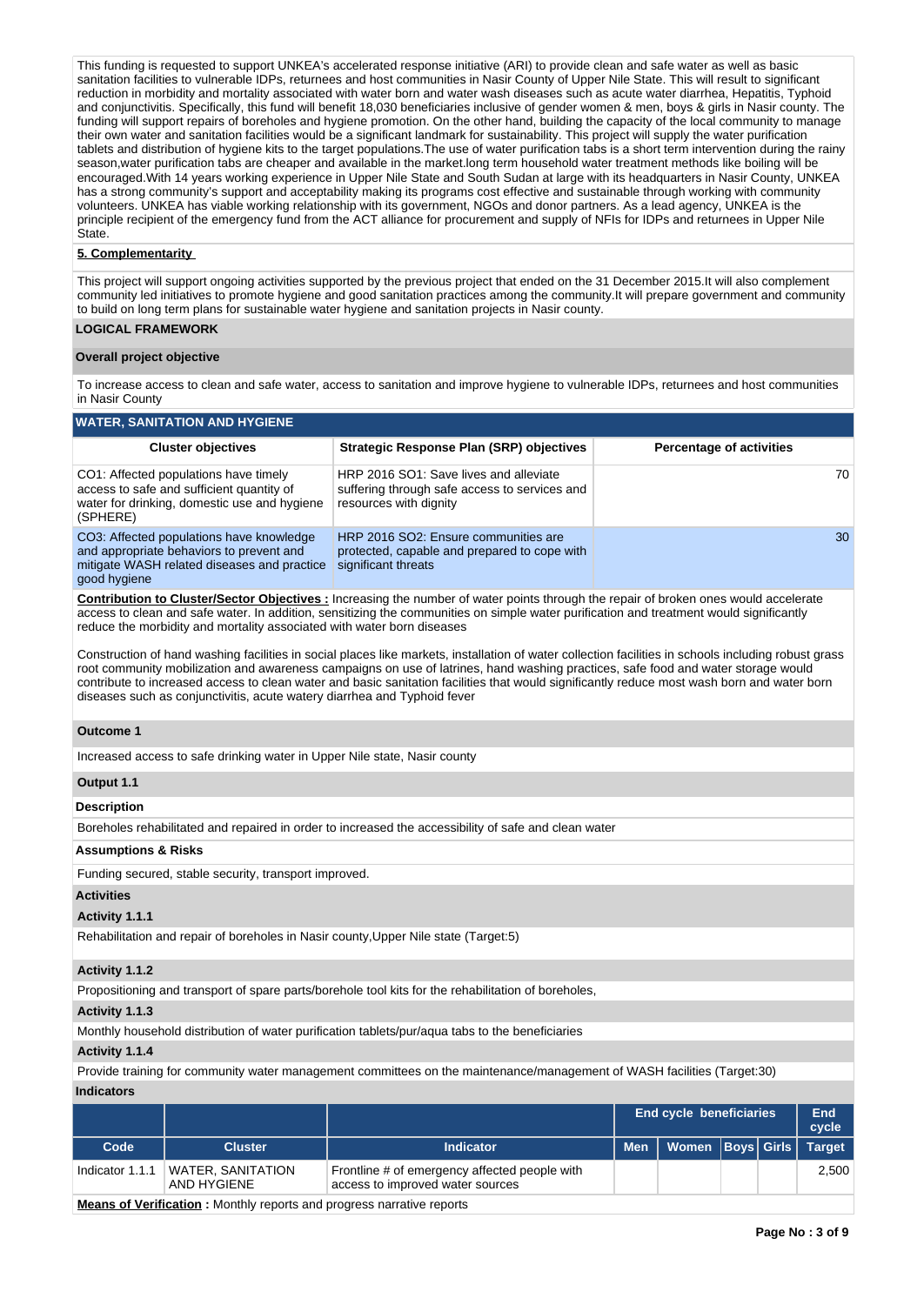| Indicator 1.1.2                | <b>WATER, SANITATION</b><br>AND HYGIENE                                                                                                                                                                                                                                         | Frontline # of water points/boreholes rehabilitated                                                                                  |                                |       |                   |                     | 5             |  |  |
|--------------------------------|---------------------------------------------------------------------------------------------------------------------------------------------------------------------------------------------------------------------------------------------------------------------------------|--------------------------------------------------------------------------------------------------------------------------------------|--------------------------------|-------|-------------------|---------------------|---------------|--|--|
| Indicator 1.1.3                | <b>Means of Verification:</b> GPS coordinates, progress narrative reports<br>1,000<br>1,000<br>1,50<br>5,000<br>WATER, SANITATION<br>Frontline # of emergency affected people enabled<br>1,50<br><b>AND HYGIENE</b><br>to practice safe water at the household level.<br>0<br>0 |                                                                                                                                      |                                |       |                   |                     |               |  |  |
|                                |                                                                                                                                                                                                                                                                                 | <b>Means of Verification:</b> Reports to WASH cluster Team UNICEF using the 5W tool                                                  |                                |       |                   |                     |               |  |  |
| Indicator 1.1.4                |                                                                                                                                                                                                                                                                                 |                                                                                                                                      |                                |       |                   |                     | 30            |  |  |
|                                | WATER, SANITATION<br>AND HYGIENE                                                                                                                                                                                                                                                | Frontline # of trained water management<br>committees members on the management of<br><b>WASH</b> facilities                         |                                |       |                   |                     |               |  |  |
|                                | <b>Means of Verification:</b> Training reports                                                                                                                                                                                                                                  |                                                                                                                                      |                                |       |                   |                     |               |  |  |
| <b>Outcome 2</b>               |                                                                                                                                                                                                                                                                                 |                                                                                                                                      |                                |       |                   |                     |               |  |  |
|                                |                                                                                                                                                                                                                                                                                 | Increased awareness and practices on key hygiene promotion behaviors of the target communities in Nasir County.                      |                                |       |                   |                     |               |  |  |
| Output 2.1                     |                                                                                                                                                                                                                                                                                 |                                                                                                                                      |                                |       |                   |                     |               |  |  |
| <b>Description</b>             |                                                                                                                                                                                                                                                                                 |                                                                                                                                      |                                |       |                   |                     |               |  |  |
|                                |                                                                                                                                                                                                                                                                                 | Conduct participatory hygiene promotion and distribution of MHM kits for women and girls and information on better hygiene practices |                                |       |                   |                     |               |  |  |
| <b>Assumptions &amp; Risks</b> |                                                                                                                                                                                                                                                                                 |                                                                                                                                      |                                |       |                   |                     |               |  |  |
|                                | Funding secured, stable security, road accessibility                                                                                                                                                                                                                            |                                                                                                                                      |                                |       |                   |                     |               |  |  |
| <b>Activities</b>              |                                                                                                                                                                                                                                                                                 |                                                                                                                                      |                                |       |                   |                     |               |  |  |
| Activity 2.1.1                 |                                                                                                                                                                                                                                                                                 |                                                                                                                                      |                                |       |                   |                     |               |  |  |
|                                | Organize & conduct participatory hygiene promotion campaigns (Target:4)                                                                                                                                                                                                         |                                                                                                                                      |                                |       |                   |                     |               |  |  |
| Activity 2.1.2                 |                                                                                                                                                                                                                                                                                 |                                                                                                                                      |                                |       |                   |                     |               |  |  |
|                                | Distribution of MHM kits for women and girls                                                                                                                                                                                                                                    |                                                                                                                                      |                                |       |                   |                     |               |  |  |
| Activity 2.1.3                 |                                                                                                                                                                                                                                                                                 |                                                                                                                                      |                                |       |                   |                     |               |  |  |
|                                | Conduct training for community hygiene prompters (Target:12)                                                                                                                                                                                                                    |                                                                                                                                      |                                |       |                   |                     |               |  |  |
| <b>Indicators</b>              |                                                                                                                                                                                                                                                                                 |                                                                                                                                      |                                |       |                   |                     |               |  |  |
|                                |                                                                                                                                                                                                                                                                                 |                                                                                                                                      | <b>End cycle beneficiaries</b> |       |                   | <b>End</b><br>cycle |               |  |  |
|                                |                                                                                                                                                                                                                                                                                 |                                                                                                                                      |                                |       |                   |                     |               |  |  |
| Code                           | <b>Cluster</b>                                                                                                                                                                                                                                                                  | <b>Indicator</b>                                                                                                                     | <b>Men</b>                     | Women | <b>Boys</b> Girls |                     | <b>Target</b> |  |  |
| Indicator 2.1.1                | WATER, SANITATION<br><b>AND HYGIENE</b>                                                                                                                                                                                                                                         | Frontline # of emergency affected people<br>equipped to practice good hygiene behaviors<br>through participatory hygiene promotion   | 1,800                          | 2,300 | 2,00<br>0         | 1,40<br>0           | 7,500         |  |  |
|                                | <b>Means of Verification</b> : Monthly reports, progress narrative reports                                                                                                                                                                                                      |                                                                                                                                      |                                |       |                   |                     |               |  |  |
| Indicator 2.1.2                | <b>WATER, SANITATION</b><br><b>AND HYGIENE</b>                                                                                                                                                                                                                                  | Frontline # of emergency affected women & girls<br>enabled to practice safe, dignified menstrual<br>hygiene management.              | 0                              | 1,000 | 0                 | 2,00<br>0           | 3,000         |  |  |
|                                | <b>Means of Verification : Monthly reports</b>                                                                                                                                                                                                                                  |                                                                                                                                      |                                |       |                   |                     |               |  |  |
|                                | Indicator 2.1.3   WATER, SANITATION<br>AND HYGIENE                                                                                                                                                                                                                              | Frontline # of hygiene promoters trained                                                                                             |                                |       |                   |                     | 12            |  |  |
|                                | <b>Means of Verification</b> : Training reports, progress narrative reports                                                                                                                                                                                                     |                                                                                                                                      |                                |       |                   |                     |               |  |  |
| <b>Outcome 3</b>               |                                                                                                                                                                                                                                                                                 |                                                                                                                                      |                                |       |                   |                     |               |  |  |
|                                |                                                                                                                                                                                                                                                                                 | Increased access to hand washing facilities at schools, health facilities , and public places (Markets and churches)                 |                                |       |                   |                     |               |  |  |
| Output 3.1                     |                                                                                                                                                                                                                                                                                 |                                                                                                                                      |                                |       |                   |                     |               |  |  |
| <b>Description</b>             |                                                                                                                                                                                                                                                                                 |                                                                                                                                      |                                |       |                   |                     |               |  |  |
|                                | Promotion of hand washing and safe hygiene practice in the community                                                                                                                                                                                                            |                                                                                                                                      |                                |       |                   |                     |               |  |  |
|                                |                                                                                                                                                                                                                                                                                 |                                                                                                                                      |                                |       |                   |                     |               |  |  |
| <b>Assumptions &amp; Risks</b> |                                                                                                                                                                                                                                                                                 |                                                                                                                                      |                                |       |                   |                     |               |  |  |
|                                | Stable security, good road netwwork                                                                                                                                                                                                                                             |                                                                                                                                      |                                |       |                   |                     |               |  |  |
| <b>Activities</b>              |                                                                                                                                                                                                                                                                                 |                                                                                                                                      |                                |       |                   |                     |               |  |  |
| Activity 3.1.1                 |                                                                                                                                                                                                                                                                                 | Supply and construction of hand washing facilities in Health facilities, Markets schools and churches (Target: 30).                  |                                |       |                   |                     |               |  |  |
| Activity 3.1.2                 |                                                                                                                                                                                                                                                                                 |                                                                                                                                      |                                |       |                   |                     |               |  |  |
|                                |                                                                                                                                                                                                                                                                                 | Community mobilization and sensitization on good hygiene practices through a participatory approach                                  |                                |       |                   |                     |               |  |  |

Community mobilization and sensitization on the importance of washing hands after visiting the latrine and before eating food

# **Indicators**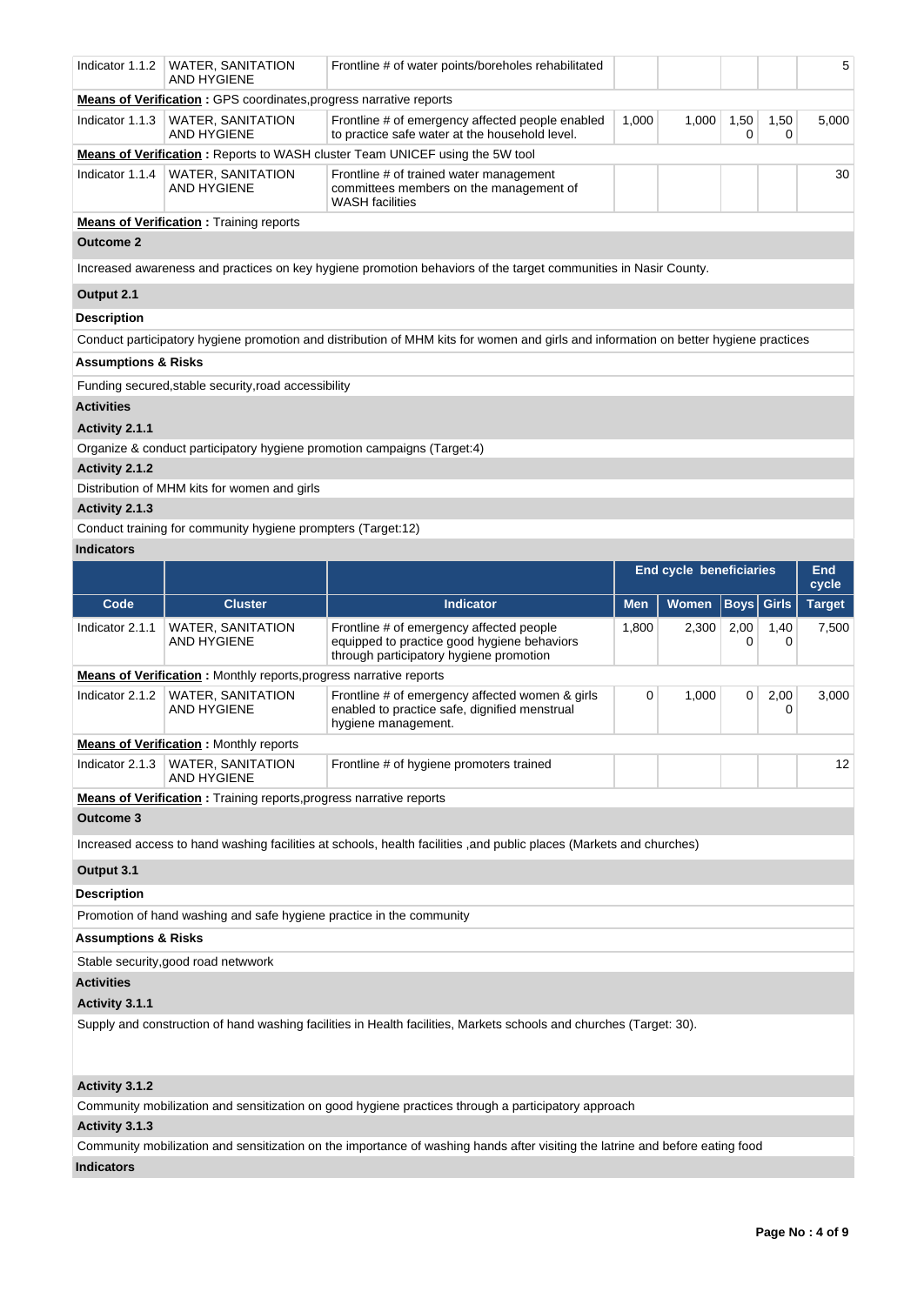|                                                                                                                                            |                                  |                                                    | End cycle beneficiaries |                  |  |  | End<br>cycle  |  |
|--------------------------------------------------------------------------------------------------------------------------------------------|----------------------------------|----------------------------------------------------|-------------------------|------------------|--|--|---------------|--|
| Code                                                                                                                                       | <b>Cluster</b>                   | <b>Indicator</b>                                   | <b>Men</b>              | Women Boys Girls |  |  | <b>Target</b> |  |
| Indicator 3.1.1                                                                                                                            | WATER, SANITATION<br>AND HYGIENE | Frontline # of hand washing facilities constructed |                         |                  |  |  | 30            |  |
| Means of Verification: Reports from UNKEA to the Ministry of water and rural development and UNICEF WASH Cluster Team using the<br>5W tool |                                  |                                                    |                         |                  |  |  |               |  |
| <b>Additional Targets:</b>                                                                                                                 |                                  |                                                    |                         |                  |  |  |               |  |

#### **M & R**

# **Monitoring & Reporting plan**

Through previous operational experience in WASH programs, UNKEA has developed strong skills in identifying and measuring appropriate indicators, in data collection and analysis, and in partnering with donors and other agencies to coordinate the dissemination of that information. UNKEA will ensure the prompt and accurate collection of information and compile the results for data analysis and program evaluation according to the goal, objectives, and indicators of the program. The following initiatives will be adopted to incorporate the activities in this proposal into the current monitoring plan. a) A planning and orientation workshop will be conducted at the beginning of the project. This is done to introduce the project staff to the entire project document, understand indicators, and reporting tools and timelines. The logical framework will provide the basis for monitoring the project indicators. The output indicators will be measured using program records and reports. b) The WASH manager will be responsible for the overall planning, monitoring and reporting of activities as per the log frame and work plan. This will include regular visits to all sites in the Program, monitoring of staff activities, compiling and analyzing program records, assessing external variables, tracking changes and making modifications to the program or work plan accordingly in order to ensure the attainment of objective. He will coordinate the WASH programme, attend the WASH cluster meetings and ensure that relevant information is factored into programme implementation and share UNKEA's progress reports with all partners. The Executive Director will ensure that planed activities take place. He will also attend sectoral working group and coordination meetings, ensure the relevant information is factored into program implementation and share UNKEA's progress and statistical information with other agencies where appropriate. UNKEA will continue to build the operational capacity of project staffs in monitoring and reporting in the project cycle management (PCM) and maximize their participation in all activities. c) Data collection and Analysis. Project data will be collected using the standard national data collection tools such as weekly, Monthly and Quarterly reporting forms. The data collected will be analyzed immediately by the project Manager under the supervision of the Executive director. The data will be disaggregated into sex and age to show how children under 5 years ( Boys and Girls), women and men are benefiting from the project. This will be a continuous process as it will be inbuilt into project implementation process so that it will be concurrent with activity implementation. The officers will also be responsible for compiling the data into a fair draft which will be reviewed by the project manager to ensure that data is collected for the relevant indicators, adherence to reporting timelines (Weekly, Monthly Quarterly, Midterm and End of term narrative reports) will be observed. Quality of data. The accuracy and consistency of the data will be assured through the use of standardized data collection tools duly protected for reliability, completeness, and consistency and approved. The Project Manager will make monthly and quarterly visits to the project sites to monitor and verify reported information as well as project compliance with set guidelines and benchmarks. This wills involve data quality audits in randomly selected project sites done on quarterly basis that will form part of project data quality assurance and quality control.

## **Workplan**

| <b>Activitydescription</b>                                                                                                                       | Year | $\mathbf{2}$ | 3 |   | 5            | 6        |                         | 8            | 9            | 10 I |  |
|--------------------------------------------------------------------------------------------------------------------------------------------------|------|--------------|---|---|--------------|----------|-------------------------|--------------|--------------|------|--|
| Activity 1.1.1: Rehabilitation and repair of boreholes in Nasir county, Upper Nile<br>state (Target:5)                                           | 2016 |              |   | X | X            |          |                         |              |              |      |  |
| Activity 1.1.2: Propositioning and transport of spare parts/borehole tool kits for the<br>rehabilitation of boreholes,                           | 2016 |              |   | X |              |          |                         |              |              |      |  |
| Activity 1.1.3: Monthly household distribution of water purification tablets/pur/aqua<br>tabs to the beneficiaries                               | 2016 |              |   | X | X            | $\times$ | <sup>X</sup>            | X.           | X            |      |  |
| Activity 1.1.4: Provide training for community water management committees on<br>the maintenance/management of WASH facilities (Target:30)       | 2016 |              |   |   | X            |          |                         |              |              |      |  |
| Activity 2.1.1: Organize & conduct participatory hygiene promotion campaigns<br>(Target:4)                                                       | 2016 |              |   |   | X            |          |                         |              |              |      |  |
| Activity 2.1.2: Distribution of MHM kits for women and girls                                                                                     | 2016 |              |   | X | $\mathsf{x}$ | $\times$ | <sup>X</sup>            | <b>X</b>     | $\mathsf{x}$ |      |  |
| Activity 2.1.3: Conduct training for community hygiene prompters (Target:12)                                                                     | 2016 |              |   |   | X            |          |                         |              |              |      |  |
| Activity 3.1.1: Supply and construction of hand washing facilities in Health facilities,<br>Markets schools and churches (Target: 30).           | 2016 |              |   |   | X            | X        |                         |              |              |      |  |
| Activity 3.1.2: Community mobilization and sensitization on good hygiene practices<br>through a participatory approach                           | 2016 |              |   | X | $\mathsf{x}$ | X        | $\overline{\mathsf{x}}$ | $\mathsf{X}$ | X            |      |  |
| Activity 3.1.3: Community mobilization and sensitization on the importance of<br>washing hands after visiting the latrine and before eating food | 2016 |              |   | X | X            | X        | $\overline{X}$          | X            | X            |      |  |
| <b>OTHER INFO</b>                                                                                                                                |      |              |   |   |              |          |                         |              |              |      |  |
| <b>Accountability to Affected Populations</b>                                                                                                    |      |              |   |   |              |          |                         |              |              |      |  |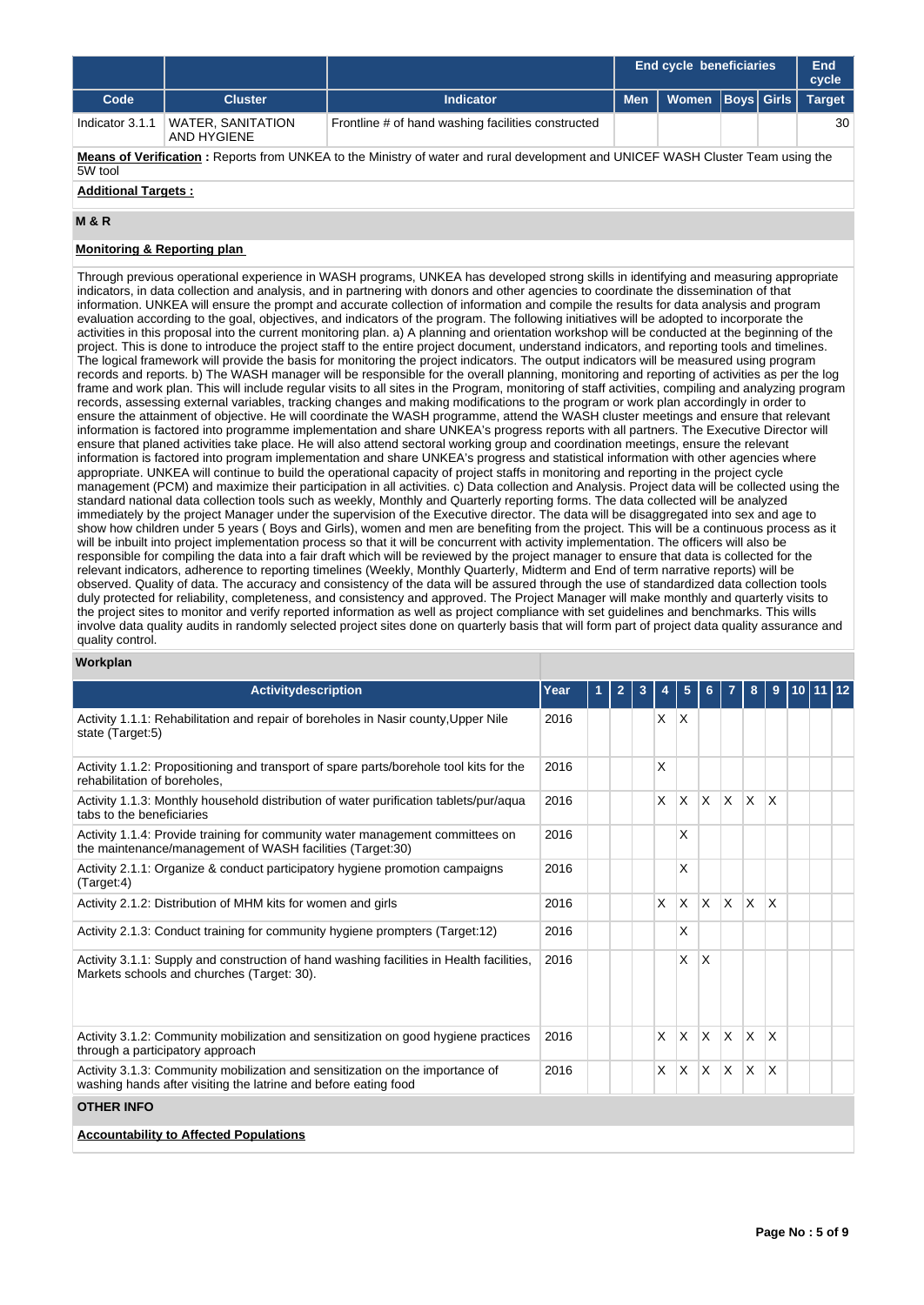The program will endeavor to use participatory approaches. The high involvement of beneficiaries in program activities will ensure "ownership" by the community, which will guarantee continuity and accountability.The program will continue to use community agents trained as volunteers for hygiene and sanitation. This will help in building local human capital and expertise, which will be able to continue program activities beyond its funding life. This approach has approved a great success in the implementation of the various program of UNKEA.

#### **Implementation Plan**

□ Involvement of Community Volunteer's members to introduce and promote hygiene and sanitation services through the whole County mainly in health facilities and community outreach.

UNKEA will sensitize and mobilize the communities and help instill good hygiene and sanitation practices for appropriate use of hygiene materials

UNKEA will work in close collaboration with mother groups and Village hygiene promoters committees to ensure that information disseminated has been correctly received and being practiced by majority of community in those location

 $\Box$  Hygiene promotion aspect to all mothers

#### **Coordination with other Organizations in project area**

| Name of the organization           | Areas/activities of collaboration and rationale |
|------------------------------------|-------------------------------------------------|
| ADRA                               | Education activities                            |
| Factor and the deal Of The Decleat |                                                 |

**Environment Marker Of The Project**

A+: Neutral Impact on environment with mitigation or enhancement

#### **Gender Marker Of The Project**

2a-The project is designed to contribute significantly to gender equality

#### **Justify Chosen Gender Marker Code**

The project will promote women and male participation in the implementation process; it will focus on bringing more skilled women in the staffing and will encourage male involvement in the promotion of health education and promotion of good feeding and use of clean water practices for the school going children in Nasir in Upper Nile State. It will ensure that women are given equal say in decision making. Boys and girls will be given equal opportunity in joining the wash campaign. The data will be segregated in to Women and Men, boys and girls respectively. UNKEA will involve women and girls during the hygiene and sanitation promotion activities thus promoting hygiene at House hold level and personal hygiene and sanitation at house holds. During the project implementation cycle UNKEA will target men and women during the maintenance of the water systems in Nasir county.

## **Protection Mainstreaming**

The environment will be kept clean,latrines will be labeled Female and Male,the beneficiaries will be treated with dignity and impartially.Informed consent will be required in any data collection and all information

gathered will be treated with confidentiality.UNKEA will coordinate with other sectors like the protection cluster to obtain guidelines regarding principles of protection in humanitarian context.The community will be sensitized on the protection of the rights of vulnerable groups such as women and children.Children will not be employed for this project.

# **Country Specific Information**

#### **Safety and Security**

UNKEA has a national security policy and a security plan.Relocatable staff stay in the guest house,and are provided with relocation package.UNKEA as the lead agency in Nasir county is also the security focal point.Exit plans and hibernation kits will be propositioned for any emergency.

#### **Access**

The operation are is accessibly by air, road and river. During dry season is accessible by road, rainy season by river while both season are accessibly by air.

## **BUDGET**

| Code | <b>Budget Line Description</b>                                                                      |   | D / S Quantity Unit | cost         | <b>Duration</b><br><b>Recurran</b><br>ce | $\frac{9}{6}$<br>charged<br>to CHF | <b>Total Cost</b> |
|------|-----------------------------------------------------------------------------------------------------|---|---------------------|--------------|------------------------------------------|------------------------------------|-------------------|
|      | <b>Staff and Other Personnel Costs</b>                                                              |   |                     |              |                                          |                                    |                   |
| 1.1  | WASH Manager                                                                                        | D | $\mathbf{1}$        | 2,000<br>.00 | 6                                        | 10000.00<br>%                      | 12,000.00         |
|      | To provide Overall technical guidance and advice in regard to WASH activities                       |   |                     |              |                                          |                                    |                   |
| 1.2  | <b>WASH Officer</b>                                                                                 | D | 1 <sup>1</sup>      | 1,200<br>.00 | 6 <sup>1</sup>                           | 10000.00<br>$\%$                   | 7,200.00          |
|      | To oversee the implementation of the project at county level and supervise the community mobilizers |   |                     |              |                                          |                                    |                   |
| 1.3  | <b>WASH distributors/Promoters</b>                                                                  | D | 5                   | 400.0<br>0   | 6 <sup>1</sup>                           | 10000.00<br>%                      | 12,000.00         |
|      | To distribute WASH materials, e.g Hygiene kits and Water purification tabs                          |   |                     |              |                                          |                                    |                   |
| 1.4  | <b>Driver</b>                                                                                       | S | 3                   | 300.0<br>0   | 6                                        | 2500.00<br>%                       | 1,350.00          |
|      | To Support movement of staffs                                                                       |   |                     |              |                                          |                                    |                   |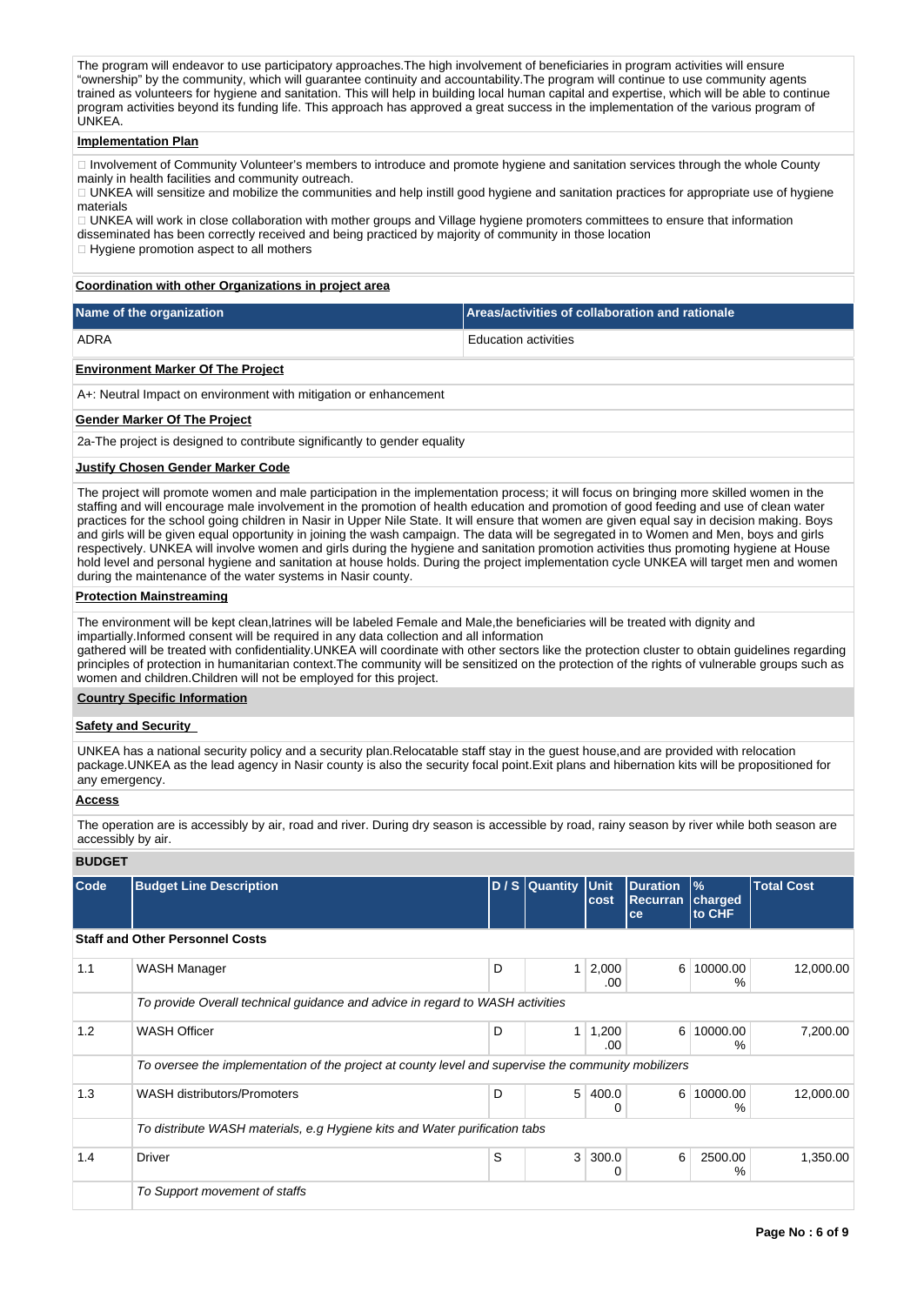| 1.5  | Logistician                                                                                                            | S | $\mathbf{1}$    | 1,250<br>.00                | 6 | 2500.00<br>%    | 1,875.00  |
|------|------------------------------------------------------------------------------------------------------------------------|---|-----------------|-----------------------------|---|-----------------|-----------|
|      | To coordinate the movement of the supplies                                                                             |   |                 |                             |   |                 |           |
| 1.6  | <b>M &amp; E</b>                                                                                                       | S |                 | $1 \mid 1,500$<br>.00       | 6 | 5000.00<br>%    | 4,500.00  |
|      | To monitor the progress of the project                                                                                 |   |                 |                             |   |                 |           |
| 1.7  | Accountant                                                                                                             | S |                 | $1 \mid 1,250$<br>.00       | 6 | 2600.00<br>%    | 1,950.00  |
|      | To keep track of the financial expenditure                                                                             |   |                 |                             |   |                 |           |
| 1.8  | Guard                                                                                                                  | S | 2 <sup>1</sup>  | 200.0<br>0                  | 6 | 2500.00<br>%    | 600.00    |
|      | Guarding the security of supplies and personnel on ground                                                              |   |                 |                             |   |                 |           |
| 1.9  | Finance Manager                                                                                                        | S | 1 <sup>1</sup>  | 2,500<br>.00                | 6 | 2500.00<br>℅    | 3,750.00  |
|      | To ensure finance record are available, process payments                                                               |   |                 |                             |   |                 |           |
| 1.10 | Human Resource Manager                                                                                                 | S |                 | $1 \mid 2,500$<br>.00       | 6 | 2500.00<br>%    | 3,750.00  |
|      | To provide technical guidance to staff code of conduct and also carry out recruitment and placements                   |   |                 |                             |   |                 |           |
| 1.11 | <b>Executive Director</b>                                                                                              | S |                 | $1 \overline{5,000}$<br>.00 | 6 | 2500.00<br>%    | 7,500.00  |
|      | For overall guidance through out the project implementation                                                            |   |                 |                             |   |                 |           |
|      | <b>Section Total</b>                                                                                                   |   |                 |                             |   |                 | 56,475.00 |
|      | Supplies, Commodities, Materials                                                                                       |   |                 |                             |   |                 |           |
| 2.1  | water purifiaction tabs from the core pipeline. I.O.M                                                                  | D | 0               | 0.00                        |   | 6 10000.00<br>% | 0.00      |
|      | To distribute to the community in order they can have access to clean water.<br>Accessed from the Pipeline             |   |                 |                             |   |                 |           |
| 2.2  | Water Point spare parts from the core pipeline, I.O.M                                                                  | D | 0               | 0.00                        |   | 6 10000.00<br>℅ | 0.00      |
|      | These will be provided as in kinds from I.O.M, spare parts for 30 water points                                         |   |                 |                             |   |                 |           |
| 2.3  | Procuremnet/Printing of IEC Materials                                                                                  | D |                 | 1 6,000<br>.00              |   | 1 10000.00<br>℅ | 6,000.00  |
|      | This will help for promotion and awareness activities                                                                  |   |                 |                             |   |                 |           |
| 2.4  | <b>Training of Pump Mechanics</b>                                                                                      | D |                 | 5 30.00                     |   | 7 10000.00<br>℅ | 1,050.00  |
|      | To maintain the pump                                                                                                   |   |                 |                             |   |                 |           |
| 2.5  | Training of water management committees                                                                                | D |                 | $12 \mid 30.00$             |   | 5 10000.00<br>% | 1,800.00  |
|      | management of water sources, sanitation and hygiene at community level                                                 |   |                 |                             |   |                 |           |
| 2.6  | Training of Hygiene and sanitation promoters                                                                           | D | 30 <sup>1</sup> | 30.00                       |   | 5 10000.00<br>℅ | 4,500.00  |
|      | To train the community on Hygiene and Sanitation                                                                       |   |                 |                             |   |                 |           |
| 2.7  | Transport of supplies to the site                                                                                      | D | $\mathbf{1}$    | 4,050<br>.00                |   | 2 10000.00<br>℅ | 8,100.00  |
|      | Transportation From Juba - Bor<br>Transportation of supplies to Project payams to reach all the targeted beneficiaries |   |                 |                             |   |                 |           |
| 2.8  | Loading and Offloading                                                                                                 | D |                 | $2 \mid 1,251$<br>.00       |   | 2 10000.00<br>℅ | 5,004.00  |
|      | From Juba to Nasir and Nasir to Field sites                                                                            |   |                 |                             |   |                 |           |
| 2.9  | Purchase of megaphones                                                                                                 | D | 5 <sup>5</sup>  | 125.0<br>0                  |   | 1 10000.00<br>℅ | 625.00    |
|      | For loading speaking during campaign                                                                                   |   |                 |                             |   |                 |           |
| 2.10 | <b>Training Stationeries</b>                                                                                           | D |                 | 3 175.0<br>0                |   | 1 10000.00<br>% | 525.00    |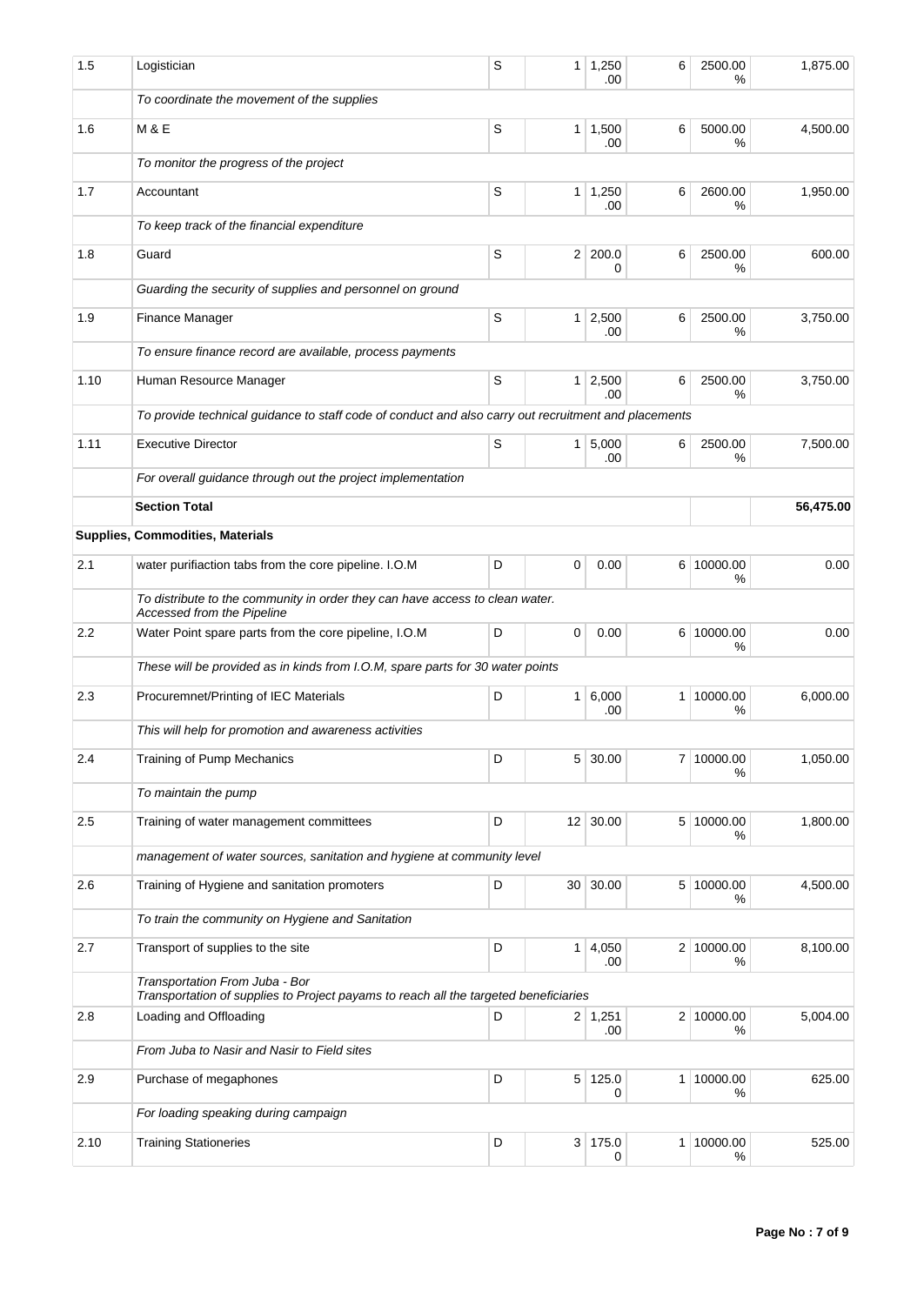|               | For all the three training                                                                                                   |             |              |              |                |                 |           |
|---------------|------------------------------------------------------------------------------------------------------------------------------|-------------|--------------|--------------|----------------|-----------------|-----------|
|               | <b>Section Total</b>                                                                                                         |             |              |              |                |                 | 27,604.00 |
| Equipment     |                                                                                                                              |             |              |              |                |                 |           |
| 3.1           | Computer                                                                                                                     | D           | 1            | 1,000<br>.00 | 1 <sup>1</sup> | 10000.00<br>%   | 1,000.00  |
|               | Three staffs                                                                                                                 |             |              |              |                |                 |           |
| 3.2           | Telephone bill                                                                                                               | D           |              | 3   50.00    |                | 6 10000.00<br>% | 900.00    |
|               | For management staffs, including Executive Director, Hr manager, M&E officer, Accountant, finance manager, Logistics officer |             |              |              |                |                 |           |
|               | <b>Section Total</b>                                                                                                         |             |              |              |                |                 | 1,900.00  |
|               | <b>Contractual Services</b>                                                                                                  |             |              |              |                |                 |           |
| 4.1           | Mid term project Assesments                                                                                                  | D           | $\mathbf{1}$ | 1,000<br>.00 | $\mathbf{1}$   | 10000.00<br>%   | 1,000.00  |
|               | Project assessment                                                                                                           |             |              |              |                |                 |           |
|               | <b>Section Total</b>                                                                                                         |             |              |              |                |                 | 1,000.00  |
| <b>Travel</b> |                                                                                                                              |             |              |              |                |                 |           |
| 5.1           | <b>WASH Manager</b>                                                                                                          | D           | 1            | 400.0<br>0   |                | 2 10000.00<br>% | 800.00    |
|               | Travel to provide technical guidance and advice for WASH field activities                                                    |             |              |              |                |                 |           |
| 5.2           | <b>Executive Director</b>                                                                                                    | S           | $\mathbf{1}$ | 400.0<br>0   | 2              | 5000.00<br>%    | 400.00    |
|               | Travel to the field to provide technical support                                                                             |             |              |              |                |                 |           |
| 5.3           | M & E Manager                                                                                                                | D           | $\mathbf{1}$ | 400.0<br>0   | 2 <sup>1</sup> | 10000.00<br>%   | 800.00    |
|               | Travel to the field to monitor the project implementation                                                                    |             |              |              |                |                 |           |
| 5.4           | <b>Finance Travel</b>                                                                                                        | S           | 1            | 400.0<br>0   | 2              | 5000.00<br>%    | 400.00    |
|               |                                                                                                                              |             |              |              |                |                 |           |
|               | <b>Section Total</b>                                                                                                         |             |              |              |                |                 | 2,400.00  |
|               | <b>Transfers and Grants to Counterparts</b>                                                                                  |             |              |              |                |                 |           |
| 6.1           | <b>Bank Charges</b>                                                                                                          | D           | $\mathbf{1}$ | 50.00        |                | 2 10000.00<br>% | 100.00    |
|               | <b>Fund transfers</b>                                                                                                        |             |              |              |                |                 |           |
|               | <b>Section Total</b>                                                                                                         |             |              |              |                |                 | 100.00    |
|               | <b>General Operating and Other Direct Costs</b>                                                                              |             |              |              |                |                 |           |
| 7.1           | Compound generator fuel                                                                                                      | S           | $\mathbf{1}$ | 379.0<br>0   | 6              | 5000.00<br>%    | 1,137.00  |
|               | Generator running cost                                                                                                       |             |              |              |                |                 |           |
| 7.2           | Maintanance of Vehicles                                                                                                      | S           |              | 2 145.0<br>0 | 6              | 5000.00<br>℅    | 870.00    |
|               | Keep the vehicle in good condition                                                                                           |             |              |              |                |                 |           |
| 7.3           | Vehicle fuel:                                                                                                                | $\mathsf S$ |              | 2 234.0<br>0 | 6              | 5000.00<br>%    | 1,404.00  |
|               | Coordination and facilitate movement                                                                                         |             |              |              |                |                 |           |
| 7.4           | Motorcycle maintainance and Fueling                                                                                          | S           |              | 2 95.00      | 6              | 5000.00<br>%    | 570.00    |